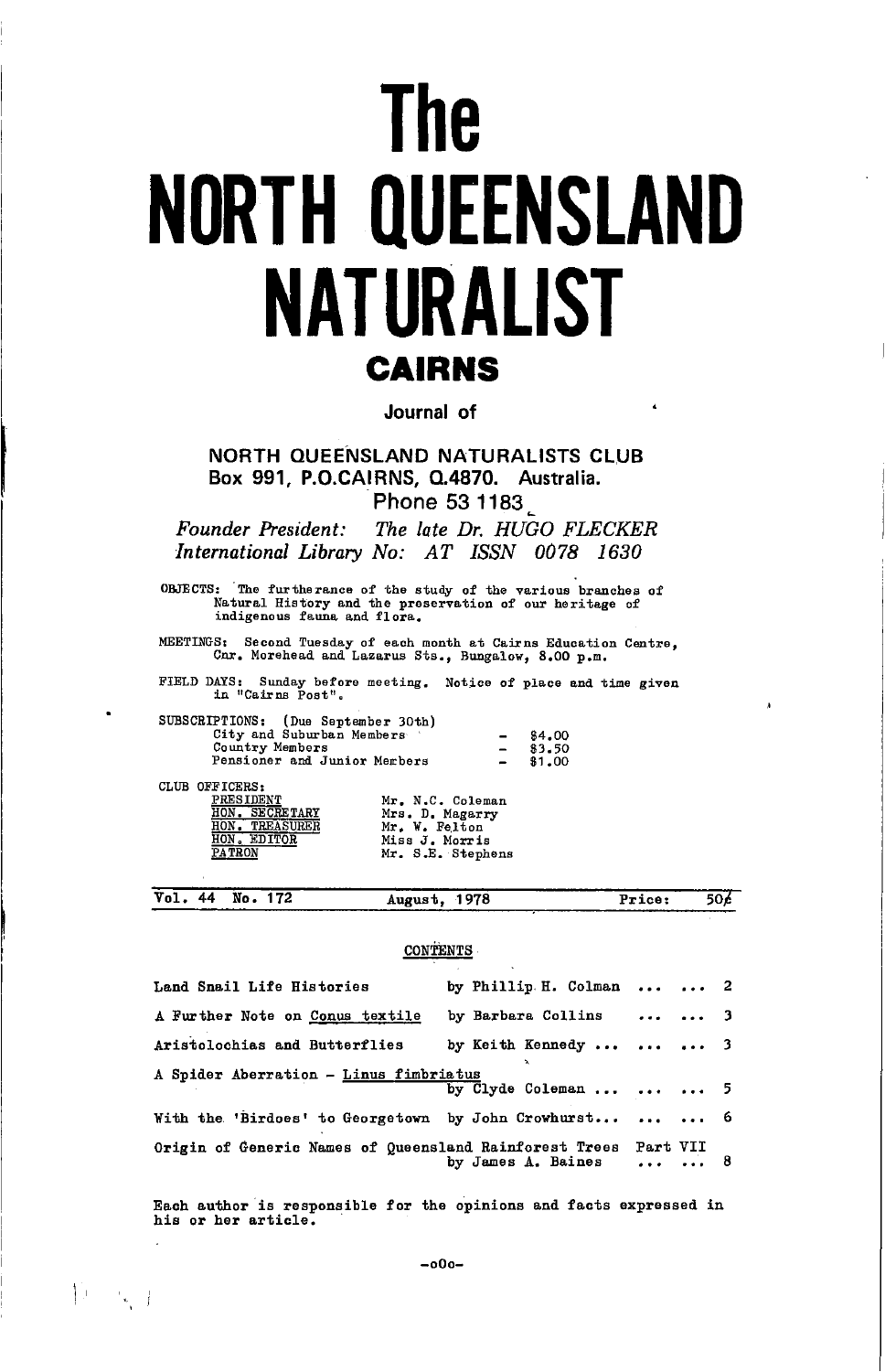# LAND SNAIL LIFE HISTORIES.

# by PHILLIP H. COLMAN.<sup>+</sup>

Our knowledge of the life histories of Australian land snails and slugs is virtually non-existant. Some work has been done on the life cycle of a large N.S.W./Sth. Qld. species Hedleyella falconeri, and a little work is currently in progress on some species of the carnivorous family Rhytididae. But other than that, to the author's knowledge, no<br>work is in progress on any other species, and little work has been<br>published of past research. This sort of research is difficult to do by professional malacologists, in our museums or elsewhere, but offers unlimited scope to the amateur, who is on the spot - and much better equipped for that reason - to not only pursue a potentially fascinating project, but at the same time to add significantly to our knowledge of Australia's fascinating terrestrial molluscs.

I live in Sydney and work at the Australian Museum. It is therefore<br>extremely difficult to bring back some specimens of land snails from, say, 200 miles north of Sydney, recreate the natural environment in the lab, and watch what happens over the next year or so. My time is taken up with general curatorial matters, enquiries, administrative calls etc. my with general curatural mateurs, enquiries, and instant we calls etc.<br>By the time I get home I'm not exactly rearing to start studying shells!<br>However, a person who happens to live within walking distance of say, a<br>rainf conditions of that rainforest in his house, in miniature fashion, such as in an aquarium. This artificial environment would not be an exact replica of the real thing, but factors such as temperature and altitude would be automatically the same, and the leaf litter or whatever making up the normal structural environment would be accessible within walking distance. It is not much use bringing live species home from a Eucalyptus globulus dominated environment 200 miles away and trying to create a natural environment in the aquarium with E. citricdors, just because that Eucalyptus species happened to be accessible at all times.

Land snails need moisture, calcium, shelter and food. In an aquarium all four needs can be met fairly easily. Moisture in the form of a mist spray of water when necessary; calcium by collecting a few<br>dead shells and crushing them to add to the leaf litter, plus soil from their natural habitat; shelter by the aquarium; and food....a bit more difficult and depending on species. We DO know, from available evidence, that no native slug or snail is a live-herbivore. We DO know also that most species seem to eat decaying plant matter. Some species are most species seem to eat decaying prain matter. Some species, plus<br>carnivores, feeding on other species of molluscs, worms, etc., plus<br>others of their own kind. But we DON'T know EXACTLY what 99% of the<br>rest really do eat. fallen forest fruit, or algae and fungi. Leaves and trunks of most tropical plants carry quite a load of hitch-hikers in the shape of algae and moulds and it is presumed the many arboreal snail species scrape<br>this off the leaves without eating the leaves themselves.

What the intelligent naturalist-observer could do to increase our very limited knowledge of the food preferences of our native molluscan fauna, plus probably the species' breeding habits, is to keep two to several in a terrestrially planned aquarium, and supply them with<br>whatever you can lay your hands on that typifies, to you, their natural<br>environment. If they are found on tree trunks (live ones) or leaves of<br>trees or shru that much more rewarding.

As well you can ask the various questions we continuously ask each<br>other, such as: what kind of eggs does it lay, how many, when, where,<br>and how often? Has it specific food preferences or does it seem<br>omnivorous? Is it car molluscs of does it eat other animals or dead animal material?

is yen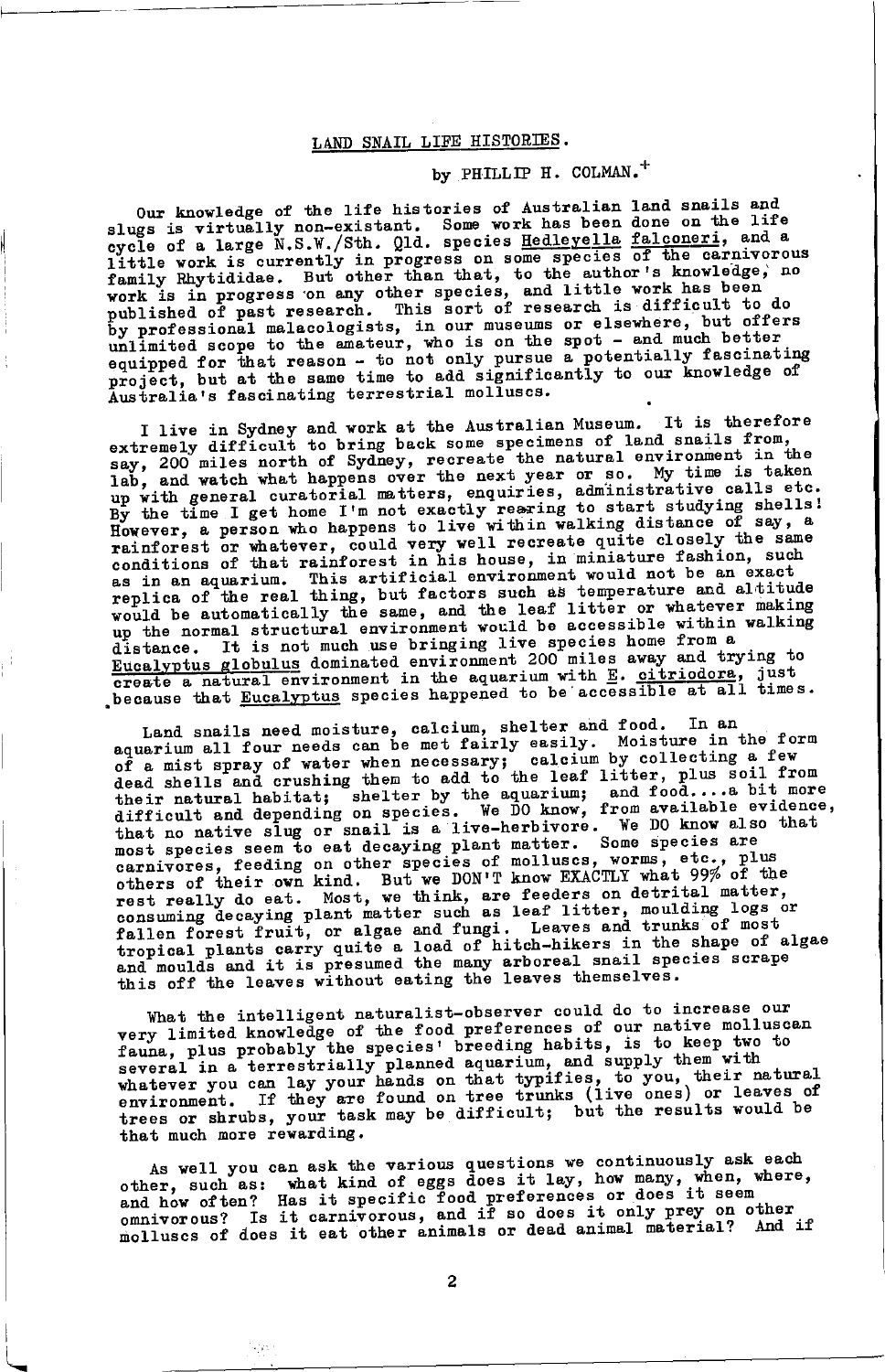a carnivore does it actively chase prey by following up tracks or is it purely opportunistic? How long do juveniles take to reach maturity, and how long do they live? Some of the answers you get will of course differ from those results obtained by observing snails in a natural instead of artificial environment, but still those answers would be<br>instead of artificial environment, but still those answers would be<br>invaluable, and many of them would be impossible to get any other way.

Remember that moisture is essential to the well-being of snails and especially slugs. A small atomizer is ideal for spraying an aquarium.

Write your observations up and get them published in The North<br>Queensland Naturalist or some other publication, or send them to a<br>museum curator of molluscs so that he can publicise your findings.

<sup>+</sup>Dept. of Malacology, Australian Museum, Sydney.

 $-000-$ 

## A FURTHER NOTE ON CONUS TEXTILE (LINNAEUS 1758)

#### by BARBARA COLLINS.

One night we were fortunate to witness the fascinating spectacle of Conus Textile feeding. Previously we had just noted the empty shells of various Mitra. Olividae and Cypraea cast away on the surface of the sand.

This specimen, taken from Cape Tribulation, is approaching two years<br>in captivity. When collected it attacked several olives and "spears" about 3 mm. in length could be seen protruding from the anterior end of<br>the shell. These we examined under a microscope, not very successfully, but we could see some detail.

The cone spends much of its time buried beneath the sand. When a new batch of "food" was added late one night, it instantly emerged and cruised about, sensing for the prey. An unfortunate olive, Oliva oliva (L. 1758), was not quick enough to right itself and burrow, and the cone<br>moved right up onto the olive and injected a dart; it then lifted itself and "blew" the venom cloud away by "exhaling" through its syphon. The cone then moved over the olive and in a short time had consumed it.

With hunger pangs by no means satisfied, the cone then searched out other prey. It ignored several other sluggish olives and moved quickly<br>towards a small stromb, Strombus labiatus, which had overturned and was<br>frantically trying to right itself. As the cone approached, the kicking of the stromb's foot became even more frantic and the cone was held at bay, but managed to get opportunities to insert darts. We definitely saw strong muscular contractions three times before it moved away from the stromb and waited. It took several seconds for the stromb's<br>movements to subside, then the cone moved over to devour it. We watched for falf an hour before turning in. In the morning the shell was empty. The cone had vanished and we didn't see it for almost a fortnight, and<br>then it by-passed food offered. The evidence of later rampages is apparent and perhaps the cone is busy enlarging its shell.

 $-000-$ 

# ARISTOLOCHIAS AND BUTTERFLIES

#### by KEITH KENNEDY, Townsville.

Some time ago an appeal was made to the citizens of Cairns to grow the climbing plant aristolochia in their gardens to encourage the increase of the big Birdwing butterflies, and so add another attraction to the city.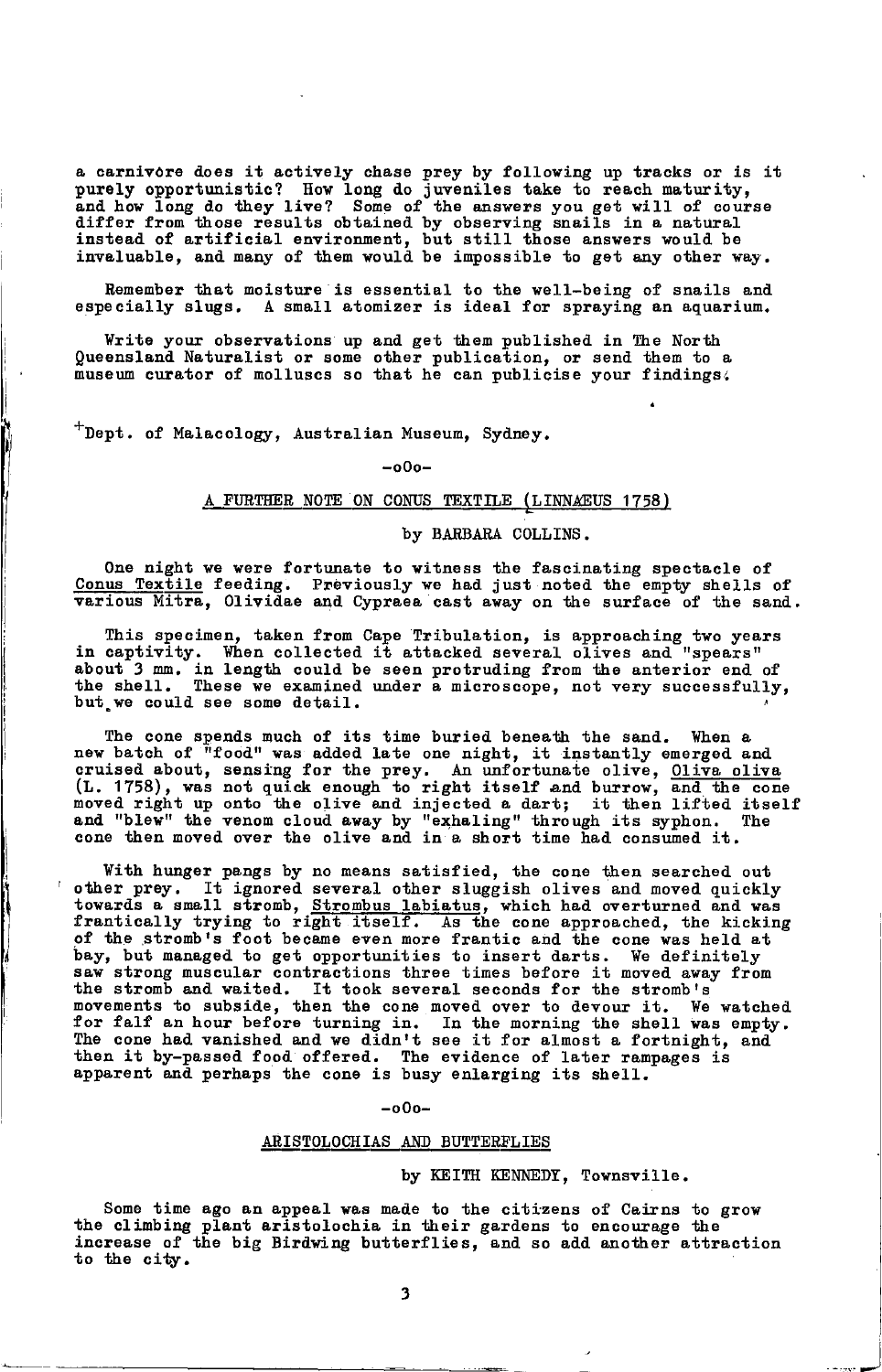There are several species of aristolochias in North Queensland, also two cultivated in gardens, which were imported from South America. latter are known as Dutchman's Pipe because of a resemblance of the flowers to the old-fashioned curved pipe once popular in Holland and Germany.

The aristolochias native to Australia have smaller flowers. In The arts but the Bailey describes five species growing in Queensland,<br>"Queensland Flora", Bailey describes five species growing in Queensland,<br>all climbers. Of these <u>A, indice</u>, as its name implies, also grows in<br>eastern repairs on the banks of the river subsequently named after her.

The writer has not found any of the native species growing in the Townsville district, but further north in the Cardwell district. Dallachy. collecting for the Melbourne (Kew) Botanic Gardens during the regime of<br>Baron von Mueller, obtained A. deltantha, A. pubera, A. thozeti and<br>A. indica. In southern Queensland the species A. praevendsa has been collected on the McPherson Range, and near Nerang Creek.

These native aristolochias furnish food for the larvae of various species of Birdwing butterflies, but since the importation of A.elegans it also has attracted them.

Concerning this, the editor of the "N.Q. Naturalist" has drawn my attention to an article by G. Sankowsky in "Wildlife in Australia", in which he names the host plants for the Richmond Birdwing, Papilio priamus richmondius Gray, as all species of native aristolochias, but not A. elegans which he asserts is poisonous to the larvae; while for the Cairns Birdwing, P. priamus euphorion Gray, he includes A.elegans<br>as a host plant. Unfortunately he does not mention his suthority, or whether he made observations himself.

I have an A. elegans growing, on which a Birdwing sp. ? laid an egg; the larva from this reached the pupa stage, when it died, either by the delayed action of the poison or by some other cause.

G.A. Waterhouse in "What Butterfly is that?" writes of the host plants of the Cape York Birdwing P. Priamus pronomus Gray, as "various species of Aristolochias, poisonous vines that exude a milk-like juice when broken. The Dutchman's Pipe, so named on account of the shape of<br>the flower, is one of these vines."

C. Barrett in "Butterflies of Australia and New Guinea" writes: "The Birdwing butterflies are classed in a section of the Papilionidae which is known as the Aristolochia Papilios. As the name implies they are practically all aristolochia feeders in the larval stage; a few species however feed on allied plants." He does not mention the toxic attributes of aristolochias.

The question now is whether A. elegans is definitely toxic to the Richmond Birdwing and not to the Cairns Birdwing. In the meantime it should be held suspect until more evidence is brought forward.

From a botanical point of view, the seed capsules of  $A$ . elegans are unique, for when the seeds are ready to be scattered, the capsule, consisting of six carpels, splits into six segments united at the base but spreading out like a miniature inverted parachute, each of the segments being suspended by a fibre string. The parachute swings in the breeze until a stronger puff causes it to swing further and sling out the small scale-like seeds which are easily carried away by the wind.<br>The strings which suspend the inverted parachute are formed from the The scrings which suspend the invertied parachute are formed from the reduction, the stalk which bears the flower and later the seed capsule.<br>Within the peduncle are six vascular strands that conduct nutriment to each of t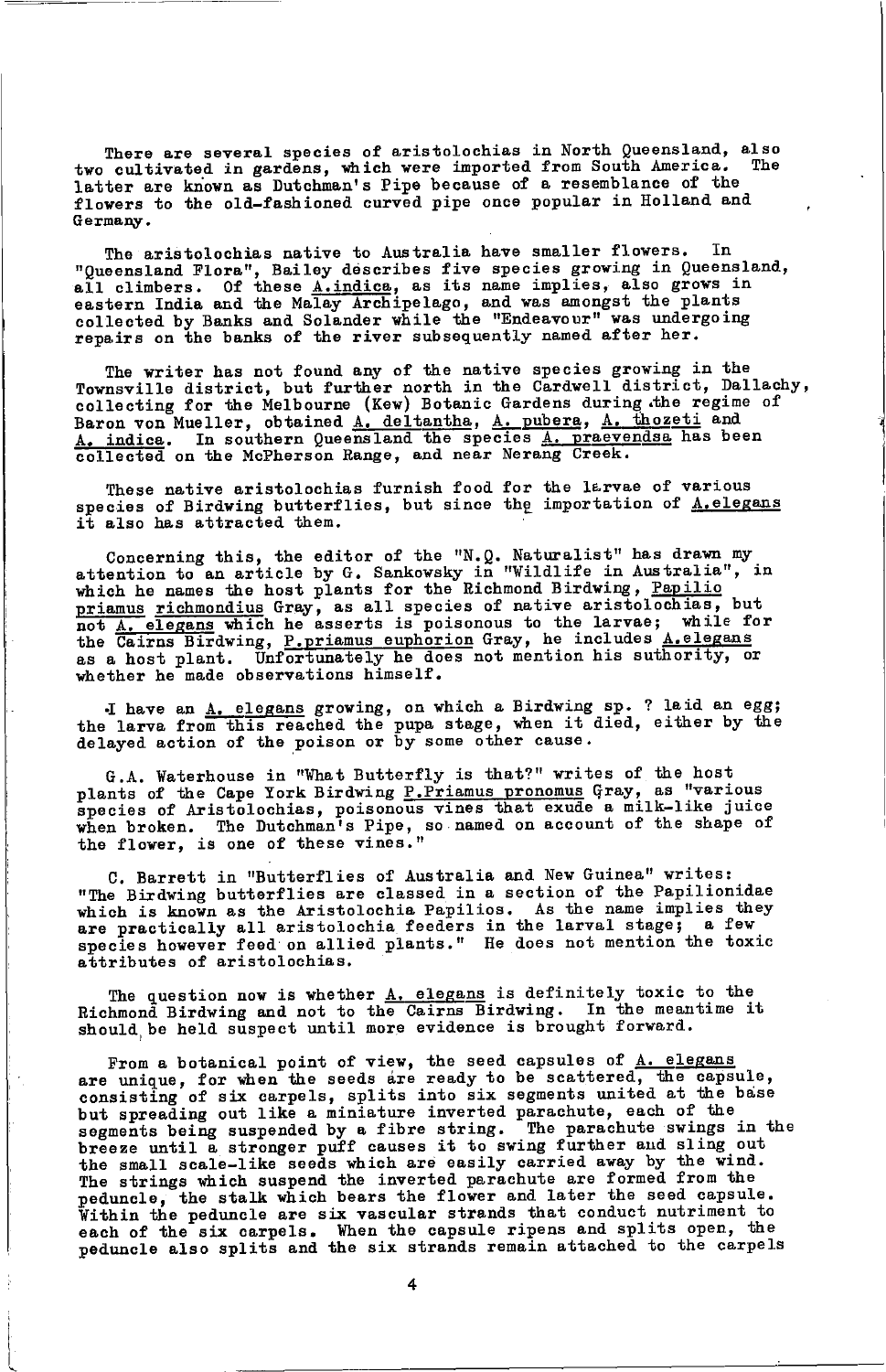#### and also becomes the strings of the parachute.

The strange pipe-shaped flower of  $A$ , elegans is caused by the sepals<br>and petals being fused into a single floral envelope, a single perianth,<br>curved at the base to give the pipe appearance. The perianth is bi-lobed.<br> $A$ giving a fanciful resemblance to a bird with a long beak, hence the additional vernacular name of Pelican Flower. A. elegans also has an additional name of Calico Flower.

## References:

| Sankowsky, G. 1973.      | A Garden full of Butterflies. Wildlife in  |
|--------------------------|--------------------------------------------|
|                          | Australia, vol. 10, No. 3, Brisbane.       |
| Bailey, F. Manson. 1901. | The Queensland Flora, Part IV, Brisbane.   |
| Waterhouse, G.H. 1932.   | What Butterfly is That. Angus & Robertson, |
|                          | Brisbane.                                  |
| Barrett & Burns. 1951.   | Butterflies of Australia and New Guinea,   |
|                          | Seward, Melbourne.                         |

 $-000-$ 

#### A SPIDER ABERRATION - LINUS FIMBRIATUS

#### by CLYDE COLEMAN.

The fringed jumping spider, <u>Linus fimbriatus</u>, of the family Saltacidae, is well named in that it is fringed by prominent tufts of scales and dense hairs on the legs, palps, head-thorax and abdomen in a<br>striking pattern of separate curved, fanlike fringes.

It differs from other spiders of this family in having all metatarsi (last joint of legs before the feet) long and slender. These are usually very heavy and spined in the front four legs and lighter in the rear four of other general of Saltacidae. Another striking difference from other<br>members of the family is that it spins a web to hold its eggsac. Its eye<br>pattern and jumping ability, however, identify it with other Saltacidae.

The first specimen I studied was collected at Kuranda by a visiting American naturalist and science teacher, Mr. J.R. (Bob) Thomson. Later<br>a colony was found on the rock walls of the path to Crystal Cascades and here a few females were photographed in their webs with eggsacs.

These webs were very irregular and had no central radiating point but were made by irregular crisscrossing silk strands, whose ends were anchored to the rock faces. All webs were built between large clefts in the rock and the spiders were resting in a hunched distorted position with two or more legs resting on the sac. One spider had hidden the sac<br>behind a green leaf which had been securely fastened in the web. All sacs were roughly central in the web. Two females and sacs were taken for further study.

Placed in gauze containers with a large twiggy branch and their eggsacs, each spider had soon constructed a flimsy rough web and had hauled the eggsac up and secured it to the web strands on one end and to a twig on the other.

In constructing this web the spider dabbed the spinnerets to a twig, walked down to the nearest fork trailing a line with the spinnerets and one fourth leg; from there it climbed an opposite twig and fastened the line in an approximately horizontal position. This action was repeated<br>a few times, after which the sac was hauled up one twig by one hind leg and spinnerets and fastened to web and twig.

No web spinning was observed under natural conditions and since these two specimens were taken the rock wall has been blasted wider for an enlargement of Cairns-Mulgrave water supply line.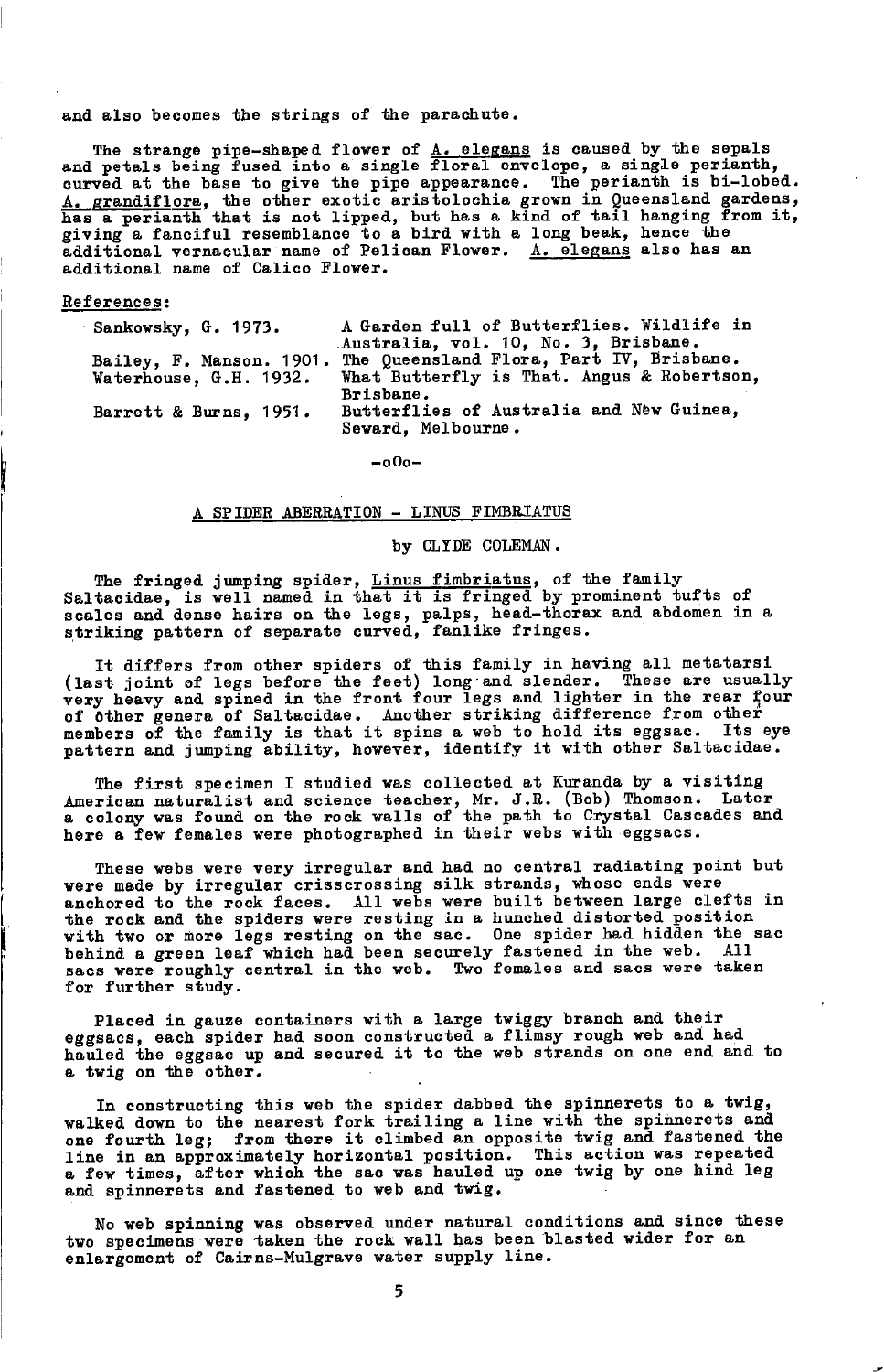#### WITH THE 'BIRDOES' TO GEORGETOWN.

## by JOHN CROWHURST, Cairns.

At Easter the Cassels, Magarrys, Huddys (who left us Sunday morning), Bob Gricks and I went to Georgetown. We left Cairns at 7.30 a.m. on Briday, went up the Gillies Highway and Skirted the fable lands, stopping<br>at Archer's Creek, where we saw a couple of Wedge-tailed Eagles and<br>discovered square toilet seats for round bottoms, very uncomfortable.<br>We charged for lunch at Junction Creek, where we studied messages on the bridge and saw a Black-fronted Dotterel. Arrived at Georgetown's Council Caravan Park about 3 p.m.

Walking along Sandy Creek late in the afternoon, we saw the Yellowfronted Honeyeater, one of twelve new birds for me, and not seen anywhere else, strange to say. Also observed Crested Pigeons, Double-banded and a lone Black-throated Finch, a party of female and juvenile Red-backed<br>Wrens fossicking through the scrub, and we heard the Grey-crowned<br>R-bill-cossicking through the scrub, and we heard the Grey-crowned Babblers. That night we heard dingoes across the Etheridge River, the "more-porking" of a Boobook Owl (which we saw on Sunday night) and the distant bugling of Brolgas, and we caught an eclipse of the moon. Early in the morning, before sunrise, I was violently licked by Bob's small dog<br>- a frightening experience.

Saturday morning found us at Durham. First birds for the day were the Singing Bushlarks; then Jack Cassels saw a Great Bowerbird and Jacky Winters or Brown Flycatchers. From then on it was one exciting sighting after another. Round a pool surrounded by thorny acacia-type bushes, I got my first Red-throated Honeyeater, attractive with yellow flashes on the wings. Later Yellow-tinted Honeyeaters appeared. Further on we found a sandy creek bed lined with pandanus, river red gums, lantana and the same thorny acacia. Black-throated Finches were feeding nestlings in a pandanus, crowds of Zebra and Double-banded Finches flitted along the banks. Blue-faced Honeyeaters, Apostle Birds, Grey-crowned Babblers, Mudlarks, Black-faced and Little Cuckco-shrikes and Yellow-throated Miners were seen. Arnold Magarry, Bill Huddy and Craig saw a Budgerigar drinking. Red-browed Pardalotes called from a river red gum, Pale-headed<br>Rosellas squabbled and Red-winged Parrots swooped along the creek. Bob<br>Gricks disturbed a couple of bleary Tawny Frogmouths.

Drove over a slight hill to a great sheet of water covered with white flowering waterlilies. The second most thrilling sight of the trip was here - a flock of twelve Black-tailed Native Hens scattering on the far<br>shore, darting off among the bushes. Royal and Tellow-billed Spoonbills,<br>White Egrets, White and a couple of Glossy Ibis were doing their thing.<br>Black Grebes. A Peregrine Falcon surveyed us from a dead tree. Black Kites took a keen interest in us; every day a couple flew over the caravan park, hoping I suppose that one of us might have died. Black Cormorants hung out their washing and Galahs disrupted the scene.

Going back, we found Squatter Pigeons coming in and saw mixed groups of Peaceful and Diamond Doves browsing seeds.

Late Saturday, 4 p.m., some of us returned to the sandy creek at Durham, while others went nutty and knocked little white balls about on summary with course. We sat under our thorny shade beside a water<br>soakage, a series of pools scalloped in sand, with more of our eternal<br>friend, the thorny acacia, on the far bank. One part had died and to<br>this all the sma Honeyeaters flitted in, joined by Zebra Finches (going under the new name, Hotlips), busy Double-banded and later smartly attired Blackthroated and Chestnut-breasted Finches.

6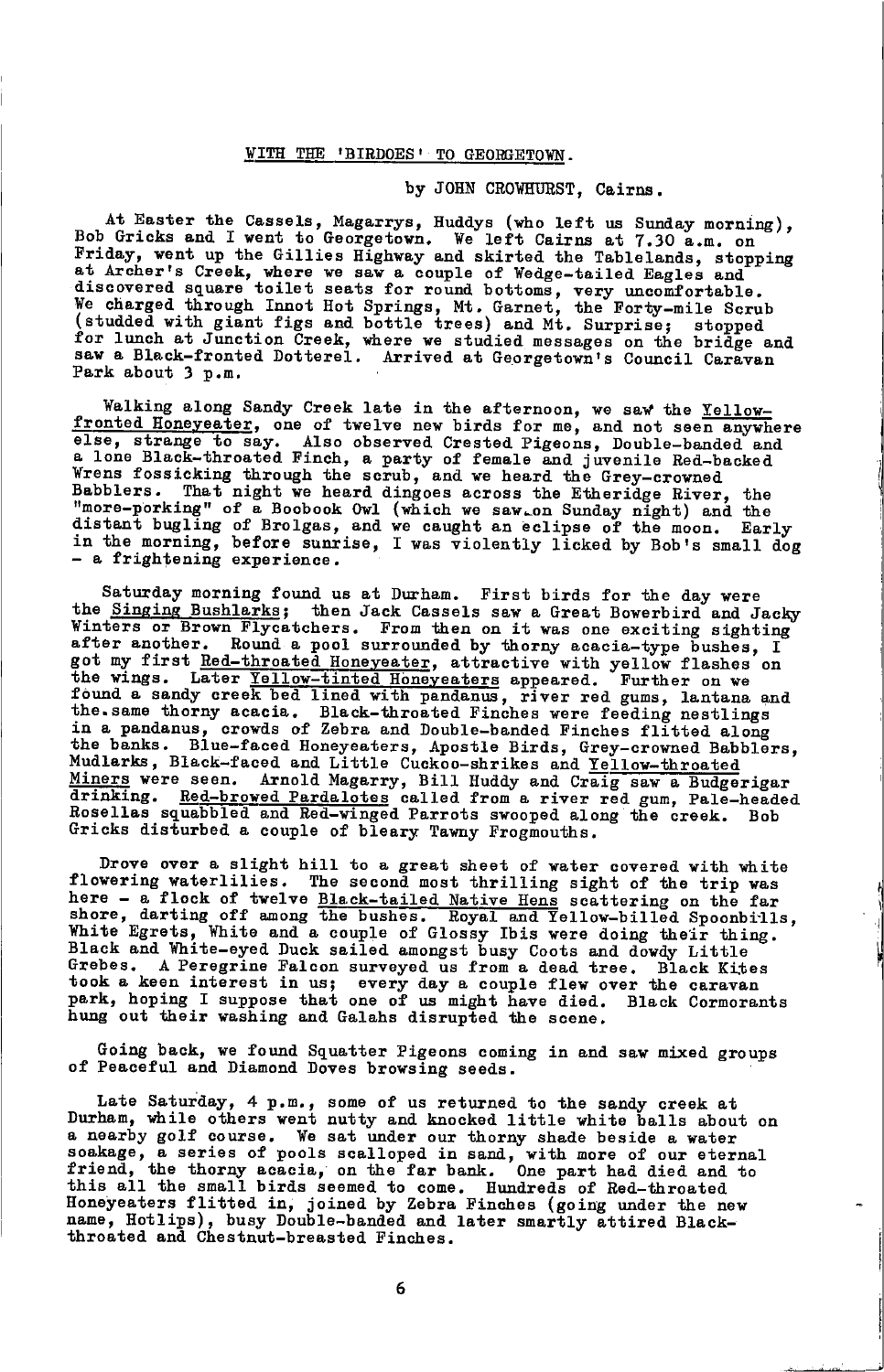Suddenly Marion Cassels gurgled hoarsely, "Gouldian Finch!" Never<br>have I been so excited. I dropped my binoculars and looked through my comb, got out my sunglasses, blew my nose and took off my boots before I was somewhat calmer. Opposite was one of the most thrilling and was some of the selected benefit the common black-faced<br>variety but the red-faced, and the colours were unbelievable. I suppose<br>he was there for a minute, I don't know. He hopped from the top perch,<br>then lower and lower ag high-light of the trip.

Before we left a Singing Honeyeater appeared, and going home we were<br>observed by a Bustard beside the road, which strode imperiously away.<br>Saw quite a few bustards over the four days. A Brown Goshawk was also seen.

Sunday I woke early, not licked this time, just a cold nose pushed<br>in my earhole. We went up the Forsayth road. Right on the edge of town we saw sandy wallabies, then two big red kangaroos and later a wallaroo bounding away. Where we stopped beside two small-leaved bauhinias, the forest included messnate and a species of geebung. Brown Weebills<br>ferretted amongst the leaves, Red-backed Kingfishers meditated, White-<br>winged Trillers (not in eclipse plumage this time) patrolled the grasslands, Black Treecreepers played hide-and-seek, Brown Flycatchers flirted, White-throated Warblers tantalised (heard but never seen), and Red-browed Pardalotes dotted their song in the warm air. A Grey Falcon darted swiftly over.

Back at Durham at a melaleuca we saw Banded Honeyeaters, a distinctive tailored black and white bird, thousands of the now very common Redthroated Honeyeaters, a fes Yellow-tinted and Blue-faced Honeyeaters and some Yellow-throated Miners.

Down to the waterhole again, where Arnold sat on a thorn and Dawn said "Shush". We watched the finches and multitudes of Red-throated Honeyeaters bathing once more. Four Red-tailed Black Cockatoos creaked overhead. Grey-crowned Babblers, Apostle Birds, Miners and the odd Redwinged Parrot and Pale Headed Rosella came to drink at water further up from where we were. The only new bird for the waterhole was a Yellow Honeyeater. The smell of cattle was overpowering; we finally got used to faces appearing round corners and mooing at us and to being nearly trampled on by mobs of cattle.

Later Cumberland Dam loomed up, covered with densely flowering white<br>waterlilies. Jacanas minced over the leaves, White-necked Herons stood motionless, Bee-eaters hawked overhead, a single Darter wished he was somewhere else and a hawk or kite was doing something unmentionable in tall green rushes. Later again we revisited the dam at Durham, which this time held gangs of Grey Teal and plaintive Grass Whistle Ducks, a coy Black Swan and some loud mouthed Magpie Geese. A pair of Red-kneed Dotterels busily ducked around the water's edge.

Going back we stalked a Singing Honeyeater, saw and heard a Barshouldered Dove, and cursed the Crows. We sat at the waterhold, where<br>again Arnold sat on a thorn and Dawn remonstrated. Willie Wagtails put on a comedy session and Red-backed Wrens tinkled through the bush. Going back to the car we got Restless Flycatchers being restless.

Monday morning I woke me, not Bob's dog. Did a short trip to the Durham waterhole again, where Arnold didn't sit on anything and Dawn said nothing. A Black Tree-creeper came down on the sand, and anothe Singing<br>Honeyeater. After breakfast we headed home. On the Newcastle Ranges,<br>the Magarrys saw White-browed Woodswallows and Ground Cuckoo Strikes. We scorched back to the Crater, weeing a Cassowary and chicks on the way, came down the Gillies Highway, staggered into Cairns about 6 p.m. and went to bed.

I forgot to mention the Purple-backed Wrens seen on the bed of the Etheridge River on Saturday, a scruffy male with blue head and red patch and the slightly blue-tinged females. The Black-faced Woodswallows don't really need mentioning.

 $\overline{7}$